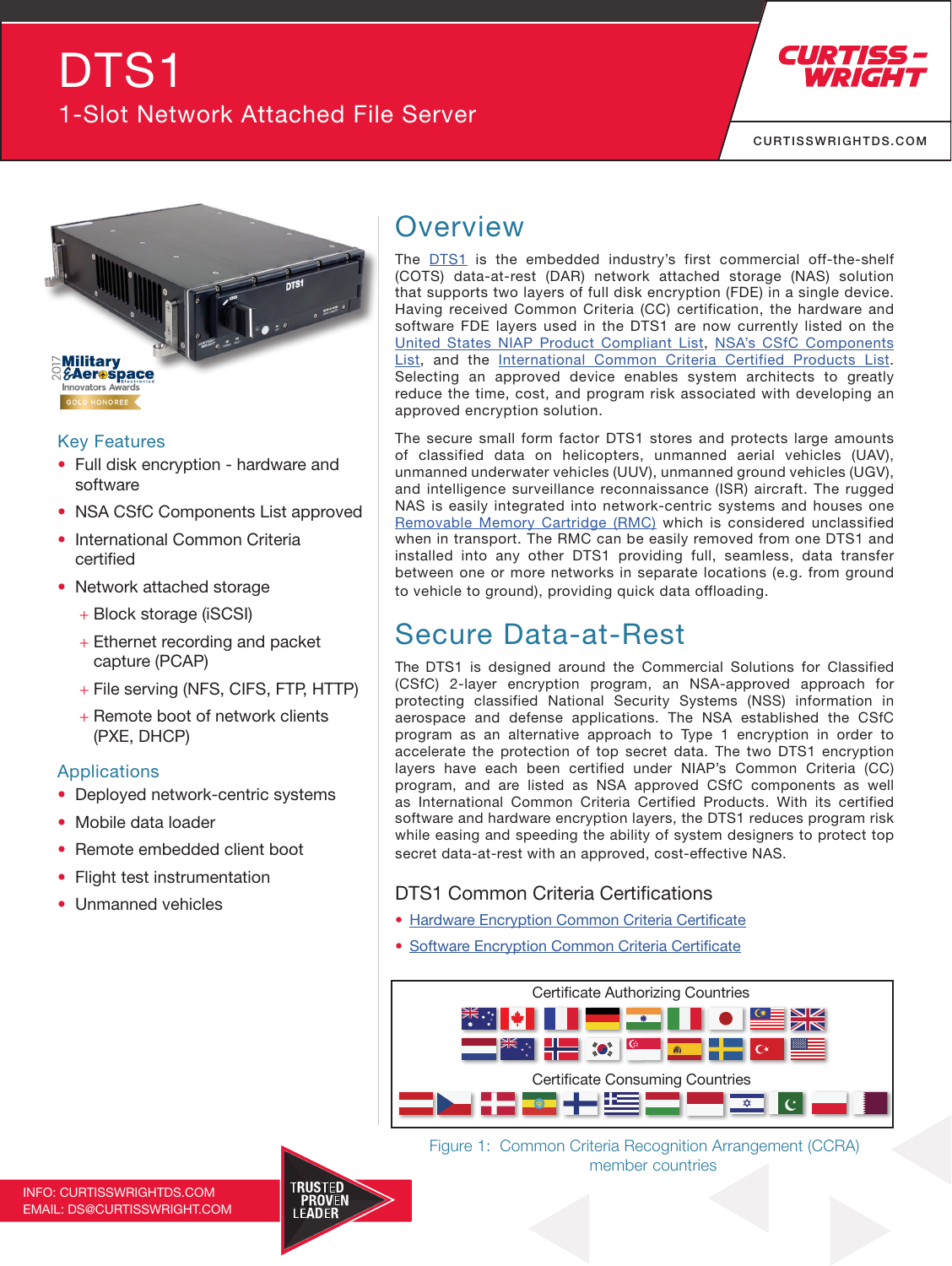



### Net-Centric Architecture

Modern unmanned vehicles, ISR aircraft, and mobile ground vehicles are built around a network-centric architecture. The backbone of such systems is Gigabit Ethernet (GbE) operating at 1.25 gigabits per second. With a network switch (or redundant switches) in the middle of the system, any networkenabled device can communicate with any other similar device. NAS devices like the DTS1 allow any client to retrieve stored files or save new captured files. A NAS device provides size, weight, and power (SWaP) advantages by negating the need for local storage in each computer, display, or management device. These network clients can use the DTS1 to store sensor or maintenance data and to retrieve the latest mission and digital map data. Supporting industry standard NAS protocols like NFS,CIFS, FTP, or HTTP, enables the clients to use different operating systems (Linux®, VxWorks®, Windows®, etc) or CPUs (PPC, Intel®, Arm®, etc), permitting system design flexibility.

# Flexible, Partitioned Storage

The DTS1 supports one RMC which houses one physical disk. Storage capacities range from 128 GB to 4 TB. Each disk consumes about 2.5W and weighs only 0.7 lb (318 g). An RMC is small enough to fit in a shirt or flightsuit pocket. MLC NAND flash memory can be selected to balance cost and endurance.

The RMC can appear like several virtual disks with partitioning. Separate partitions can be configured for NAS files, iSCSI blocks, PCAP data, and PXE boot files. Different software encryption pass phrases can be used on each partition for in-depth security.

*White Paper: [Using Software Full Disk Encryption and Disk](https://www.curtisswrightds.com/infocenter/white-papers/using-software-full-disk-encryption-and-disk-partitioning.html)*  **[Partitioning to Protect and Isolate Network Attached Storage](https://www.curtisswrightds.com/infocenter/white-papers/using-software-full-disk-encryption-and-disk-partitioning.html)** *[Functions](https://www.curtisswrightds.com/infocenter/white-papers/using-software-full-disk-encryption-and-disk-partitioning.html)*

# iSCSI Block Storage

The DTS1 supports iSCSI protocol, enabling network clients to use the DTS1 as a block storage device. With the DTS1 acting as an iSCSI target, a network client can be the iSCSI initiator. The initiator has full control over how and where the blocks are stored.

All iSCSI data would be encrypted in the DTS1 prior to storage. A separate partition must be set up for use by the iSCSI initiator. That partition can be equipped with its own unique software encryption passphrase if needed.

# Network Client Boot with PXE

The DTS1 provides the additional protocol called Pre-boot Execution Environment (PXE). Upon power up, PXE allows client devices to obtain boot files from the DTS1. These boot files will be up-to-date when the RMC is loaded by the commander or pilot prior to deployment. With this approach, there is no need to add the extra weight of local storage in each client. Eliminating all the local client drives can result in considerable platform SWaP savings.

In addition to SWaP savings, remote boot also provides the benefit of faster maintenance of the client software. Instead of requiring each client to be physically removed from the platform and transported back to the depot for software updates, the RMC can be loaded with the latest software for each client. This approach can provide a huge cost savings over a long program life.

All PXE boot files would be encrypted in the DTS1 prior to storage. A separate partition can be set up for storage of the PXE files. That partition can be equipped with it own unique software encryption passphrase if needed, restricting access to these important boot files.

*White Paper: [Using NetBoot to Reduce Maintenance and](https://www.curtisswrightds.com/infocenter/white-papers/netboot-to-reduce-maintenance-and-swap-in-embedded-systems.html) [SWaP-C in Embedded Systems](https://www.curtisswrightds.com/infocenter/white-papers/netboot-to-reduce-maintenance-and-swap-in-embedded-systems.html)*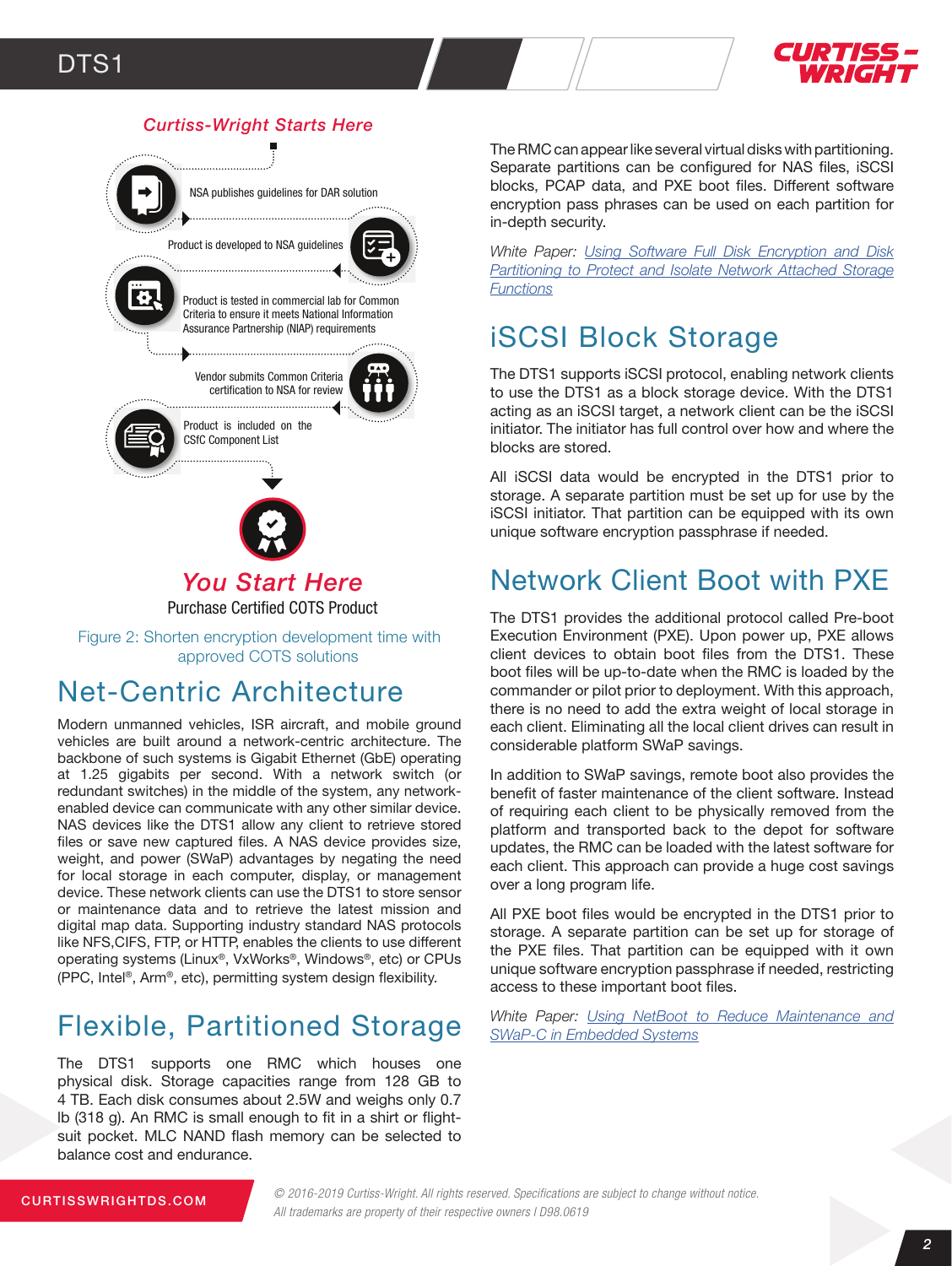



Figure 3: DTS1 with L-bracket mounting Figure 4: RMC rear and front views



### Flexible Mounting Options

The DTS1 provides two mounting options that make it easy to integrate into your platform: DZUS panel or L-brackets. The DZUS flange allows the unit to be mounted in a standard panel mount. Alternatively, the DTS1 comes with four L-brackets attached to threaded holes on the sides. With the L-brackets, the DTS1 can be bottom-mounted, topmounted, or side mounted. This flexible option allows the use of a conduction-cooled plate for severe environments.

### [Removable Memory Cartridge](https://www.curtisswrightds.com/products/cots-boards/direct-attached-storage/removable-memory-cartridge.html)

The DTS1 RMC was uniquely designed to avoid obsolescence issues and increase insertion cycles. The RMC is based on industry standard 2.5" SATA SSDs enabling the RMC to take advantage of the broad industrial base and incorporate any of the widely available 2.5" SSDs. As a result the 2.5" SSD RMC design allows DTS1 to leverage the dynamic and fast paced technical developments of the SSD industry.

The RMC has also been designed for long program life with a 100,000 insertion cycle connector that includes a SATA interface. The RMC is well suited for deployed applications requiring the storage of data and then the removal and transport to another location. Such applications include ISR applications, any mobile application (ground radar, ground mobile, or airborne ISR pods), any heavy industrial application (steel, refinery), cockpit data, or video/audio data collection.

Optionally, an empty RMC can be purchased and the SSD of your choice can be added. This could include SSDs certified to encryption standards needed for your program, or SSDs providing a specific MIL secure erase function (NSA 9-12 for instance). DTS1 supports an rmcpurge command for such drives.

When transporting the RMC from a platform to the ground station, the data is consider unclassified. Due to the complexity of the two certified encryption layers, it is recommended that a DTS1 be used for the ground station.

### Ethernet Packet Capture

In addition to standard NAS, iSCSI, and PCAP operation, the DTS1 has a special mode that allows the capture of Ethernet packets. This is essentially a *sniffer* mode where every character is captured and stored into a \*.PCAP file. Packet capture is a handy feature for flight test instrumentation (FTI) systems like Curtiss-Wright's [Acra KAM-500](https://www.curtisswrightds.com/products/flight-test/data-acquisition/modules/digital/) to support trouble shooting of Ethernet problems.



Figure 5: Acra KAM-500

The user can specify which of the two DTS1 Ethernet ports is dedicated to packet capture. All the stored packets are encrypted like normal NAS files. When the \*.PCAP files are read, the data is decrypted for analysis. The \*.PCAP files can be opened with shareware like Wireshark®.

A separate partition can be set up for storage of PCAP files. That partition can be equipped with it own unique software encryption passphrase providing access control if required.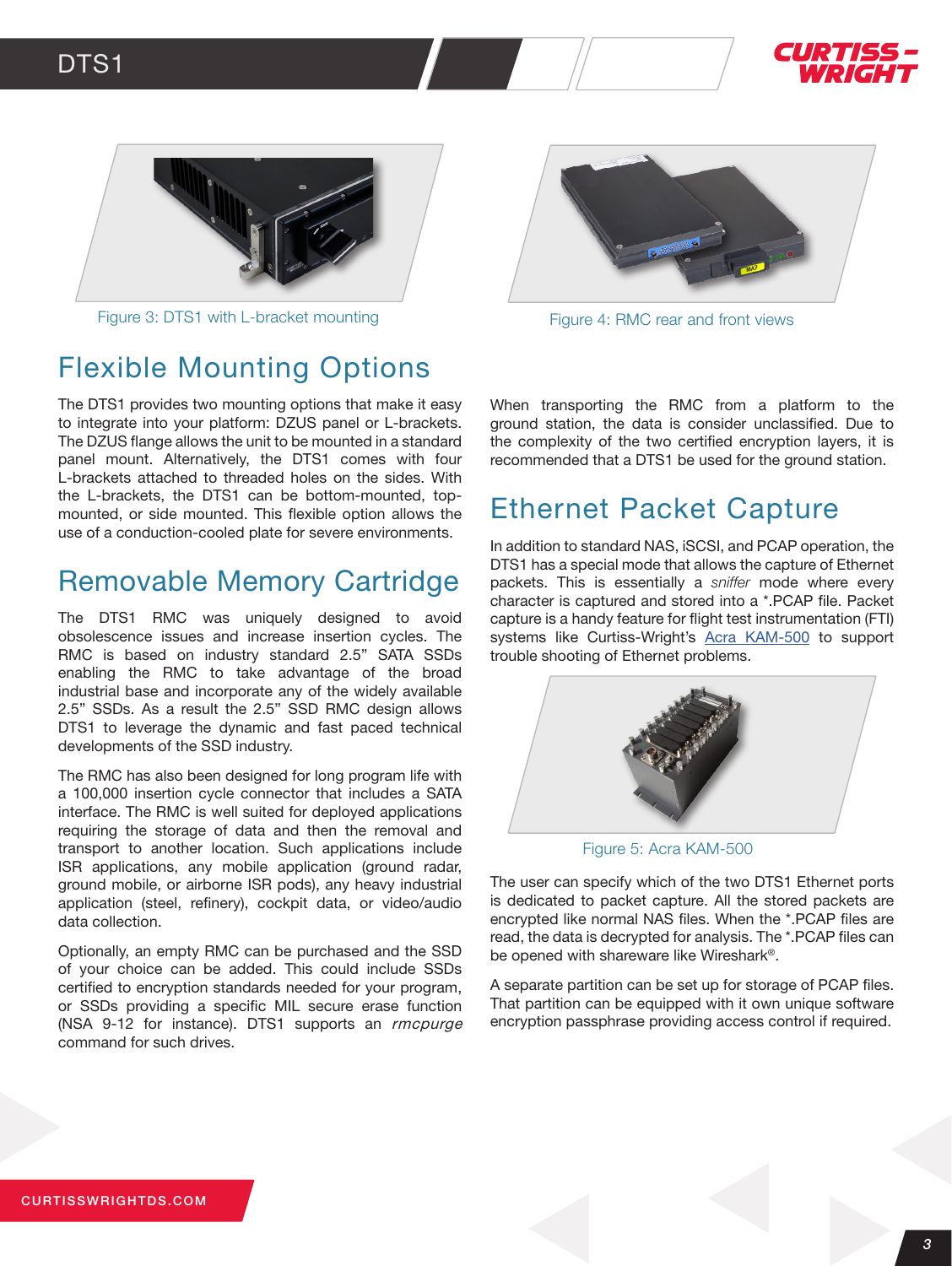

## DTS1 Specifications

#### Physical

- Dimensions (H x W x D)
	- + 1.5 x 5.0 x 6.5" (38.1 x 127 x 165.1 mm)
- Weight
	- + DTS1: 3.08 lb (1.40 kg) (with 1 RMC installed)
	- + RMC: 0.7 lb (0.317 kg)
- Mounting options
	- + L-bracket
	- + DZUS panel

#### Power

- Input power: +28 VDC (MIL-STD 704E)
- Power dissipation: Average of 15W peak with 1 RMC (RMC - 2.5W)
- Peak inrush current: 5A, 2 ms duration
- Performance (128 KB transfers)
	- + Both Ethernets
		- If Writing: 60.09 MBps and 59.84 MBps = aggregate of 120 MBps
		- $\rightarrow$  Reading: 60.49 MBps and 60.54 MBps = aggregate of 121 MBps
	- + Single Ethernet
		- › Writing: 108 MBps
		- › Reading: 111 MBps

#### [Removable Storage Cartridge \(RMC\)](https://www.curtisswrightds.com/products/cots-boards/direct-attached-storage/removable-memory-cartridge.html)

- NAND Flash Type: MLC
- User capacities
	- + Unformatted: 128 GB, 256 GB, 1 TB, 2 TB, 4 TB
	- + Formatted: 117 GB, 235 GB, 940 GB, 1.8 TB, 3.8 TB

# Security and Encryption

- Hardware full disk encryption (HWFDE), always enabled
	- $+$  AES256 bit
	- $+$  FIPS 140-2 certified ASIC (#1472)
- Software full disk encryption (SWFDE), customer option
	- + Linux Unified Keying System (LUKS)
	- + AES256 (dmcrypt)
- Common Criteria collaborative Protection Profiles (cPP)
	- + Full Disk Encryption Encryption Engine
	- + Full Disk Encryption Authorization Acquisition
- NSA CSfC Capability Package (CP)
	- + Data at rest CP
	- + Commercial National Security Algorithm (CNSA) Suite (formerly Suite B)
	- + Confidentiality (Encryption) AES256
	- + Authentication (Digital Signature) ECDSA over the curve P-384 with SHA-384
	- + Integrity (Hashing) SHA-384
	- + Can protect up to Top Secret
- Encryption Key(s) Clearance
	- + Command
	- + Front panel push button
	- + Rear panel connector discreet input